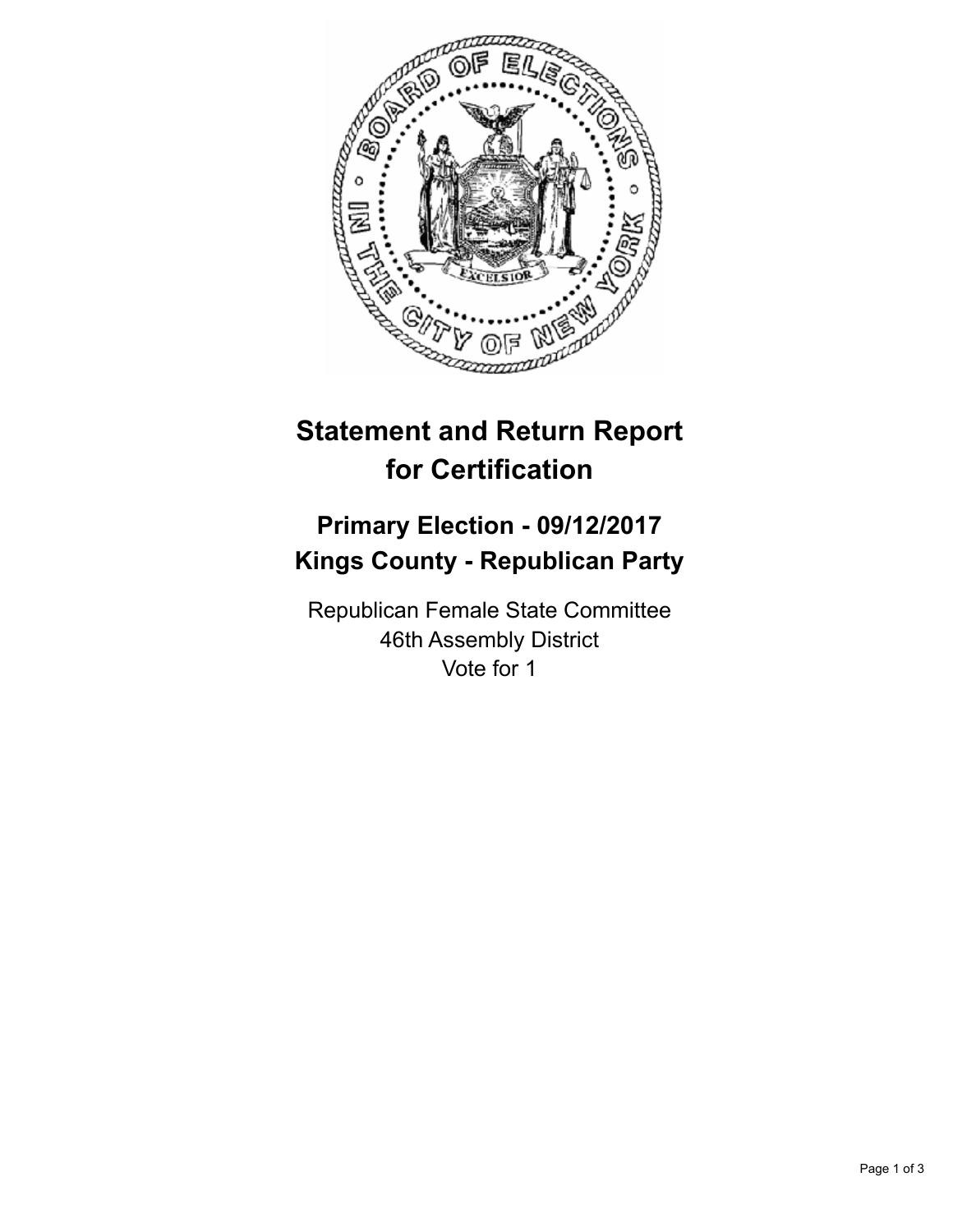

## **Assembly District 46**

| PUBLIC COUNTER                                           | 2,307 |
|----------------------------------------------------------|-------|
| <b>MANUALLY COUNTED EMERGENCY</b>                        | 0     |
| ABSENTEE / MILITARY                                      | 172   |
| AFFIDAVIT                                                | 9     |
| <b>Total Ballots</b>                                     | 2,488 |
| Less - Inapplicable Federal/Special Presidential Ballots | 0     |
| <b>Total Applicable Ballots</b>                          | 2,488 |
| <b>KERRI MCCARTHY</b>                                    | 973   |
| LUCRETIA REGINA-POTTER                                   | 849   |
| SIOBHAN FUNARO (WRITE-IN)                                |       |
| UNATTRIBUTABLE WRITE-IN (WRITE-IN)                       | 3     |
| <b>Total Votes</b>                                       | 1,826 |
| Unrecorded                                               | 662   |